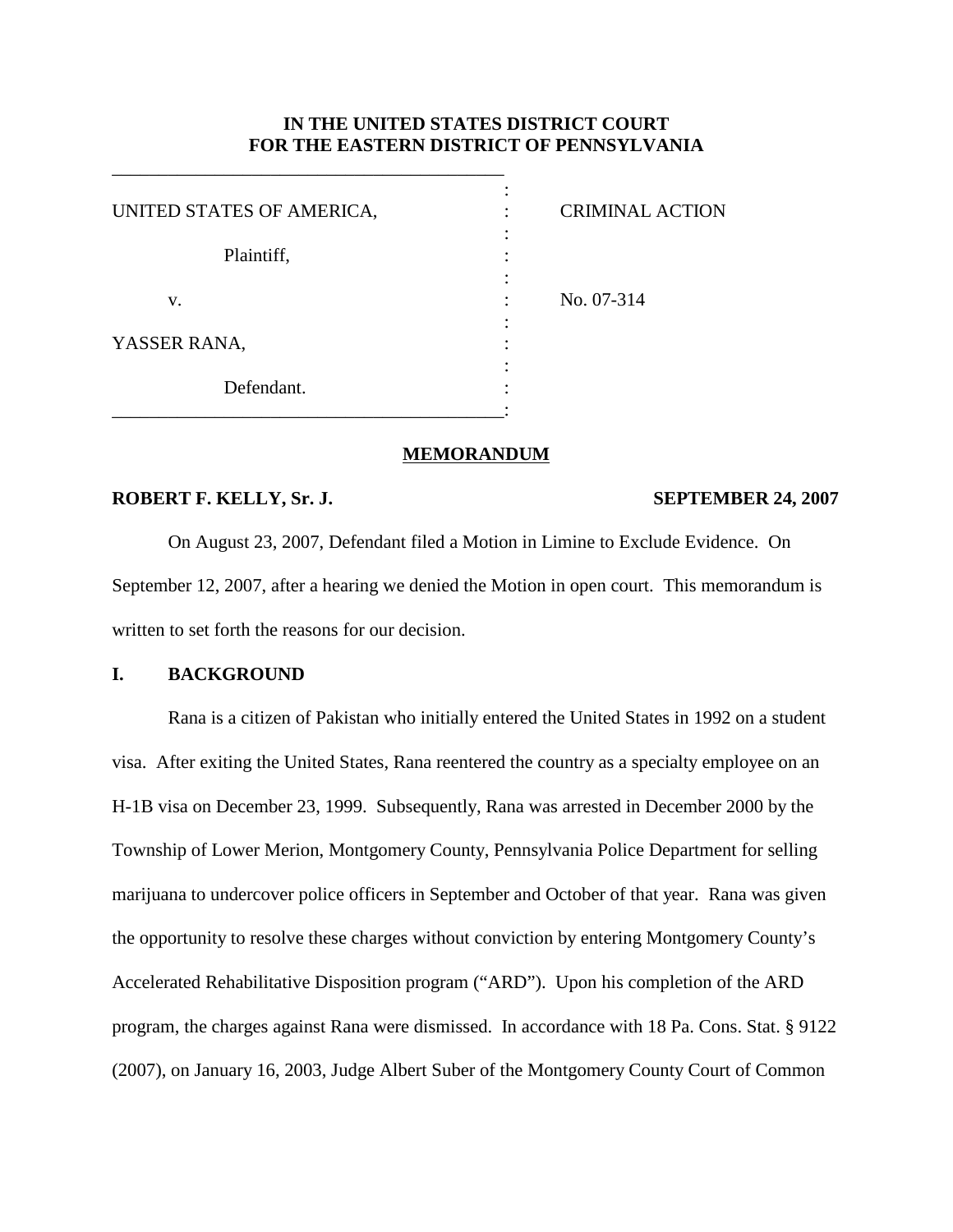Pleas entered an order expunging Rana's criminal record pertaining to his 2000 arrest.

On February 5, 2003, Rana filed an application with the United States Immigration and Naturalization Service to adjust his status to that of lawful permanent resident. His application was denied on April 7, 2005, on the grounds that he was known to be an illicit trafficker of a controlled substance, and was thus an inadmissible person under 8 U.S.C. § 1182(a)(2)(C). Rana was placed into removal proceedings. A hearing was held in immigration court on the issue of whether Rana was eligible for adjustment of his immigration status. He testified at that hearing, and was questioned about his activities in relation to his arrest in 2000. Rana denied that he had engaged in drug trafficking, and stated that he never sold marijuana to undercover police officers in 2000. On May 29, 2007, Rana was indicted by a federal grand jury on four counts of perjury, 18 U.S.C. § 1621(1), and two counts of obstruction of justice, 18 U.S.C. § 1505, based on his testimony at the immigration hearing.

On August 23, 2007, Rana filed a Motion in Limine seeking to preclude the United States from introducing any testimony or evidence relating to his arrest in 2000 by Montgomery County law enforcement authorities. A hearing was held on September 10, 2007, on the Motion. At that hearing, Rana argued that the United States should be precluded from introducing police reports pertaining to the arrest as evidence, and should not be allowed to use any such reports to refresh the recollection of any officers who may be called to testify. Additionally, Rana argued that the police officers involved in his arrest must be precluded from testifying at trial. Rana contends that the expungement order entered by the Court of Common Pleas bars any use of police reports that may exist, and also bars the police officers from testifying about the facts of his arrest.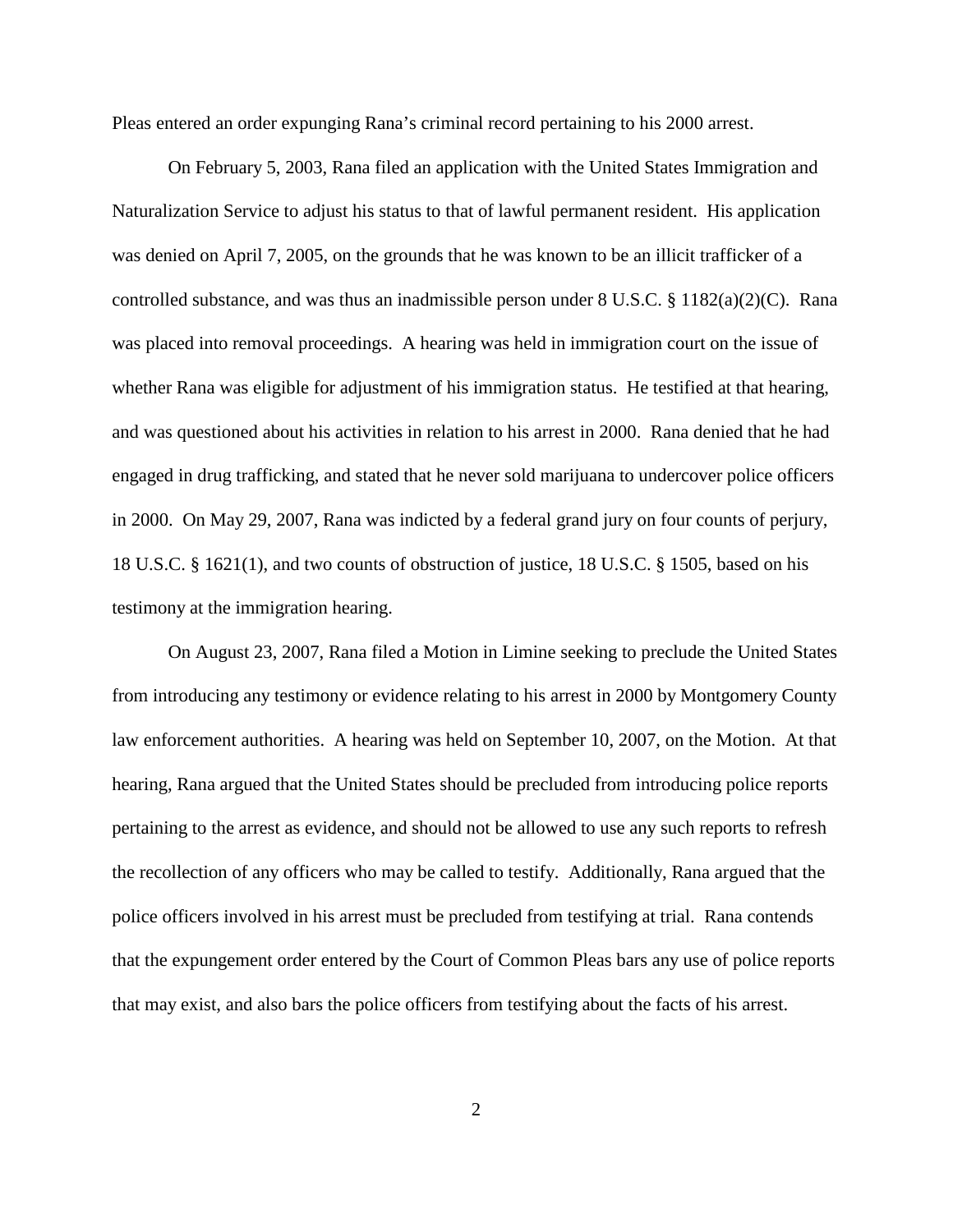## **II. DISCUSSION**

The Commonwealth of Pennsylvania allows some individuals the opportunity to expunge their criminal records because it recognizes the difficulties and hardships that can result from having an arrest on file. Commw. v. Malone, 366 A.2d 584, 587-88 (Pa. Super. Ct. 1976). The right to expungement "is limited to the erasure of the record and does not erase the memory of those personally involved." Commw. v. Butler, 672 A.2d 806, 809 (Pa. Super. Ct. 1996). "An expungement affords an individual some protection, but cannot entirely protect him from the consequences of his prior actions." Id.

Individuals who are accepted into and satisfactorily complete Pennsylvania's ARD program are afforded the benefit of having their records expunged. 18 Pa. Cons. Stat. Ann. § 9122; see also Pa. R. Crim. P. 320. The purpose of the ARD program is to keep people out of the criminal justice system by rehabilitating those who are generally law abiding, and to protect them from the lasting damage that an isolated, relatively minor infraction of the law can cause. Commw. v. Knepp, 453 A.2d 1016, 1018 (Pa. Super. Ct. 1982). Expungement does not afford an individual complete immunity from the consequences of their prior actions though.

While an individual's record is removed from the public domain, Pennsylvania's statutes do require that "the prosecuting attorney and the central repository . . . maintain a list of the names and other criminal history record information of persons whose records are required by law or court order to be expunged where the individual has successfully completed the conditions of any pretrial or post-trial diversion or probation program." 18 Pa. Cons. Stat. Ann. § 9122(c). The information contained in that file "shall be made available to any court or law enforcement agency upon request." Id. The purpose of expungement is not to remove any trace of a person's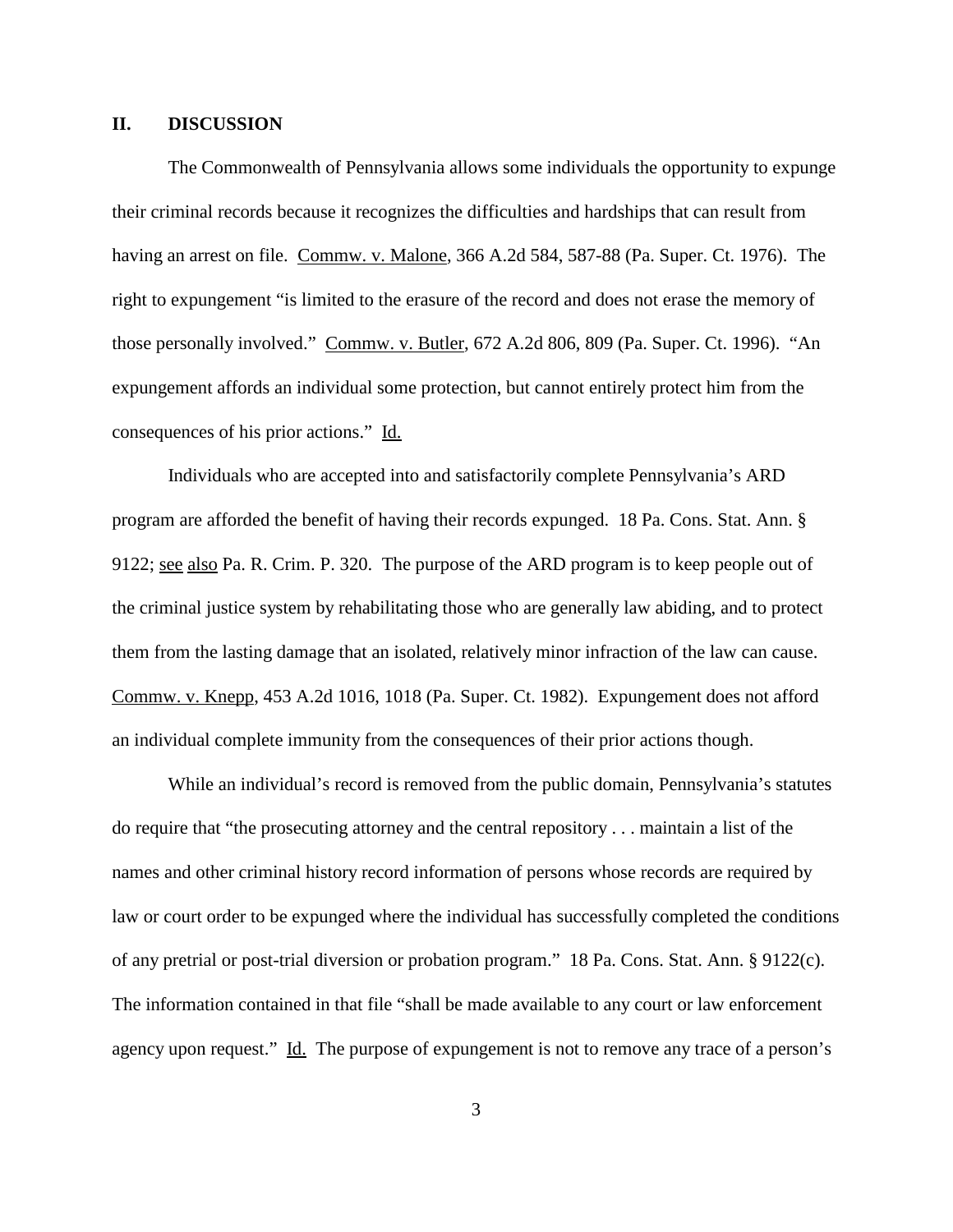prior transgression, but rather to limit the damage that will result from a minor lapse in judgment.

Pennsylvania's courts have not held that expungement precludes police officers from testifying at later criminal proceedings in regard to the factual basis behind the arrest for which an expungement was applied. In Butler, the court stated that "evidence of the underlying conduct of an expunged arrest which is based on personal knowledge is not precluded." 672 A.2d at 809. That court "emphasized that the testimony should be limited to the conduct, and any reference to the arrest or the record should be precluded." Id. The court noted that this was consistent with the language of the expungement statute and the purpose behind expunging records. Id. The police officers who took part in Rana's arrest for selling marijuana are not barred from testifying to the facts of the arrest. Additionally, case law in Pennsylvania shows that even if a police officer was to refresh his recollection from material that was subject to an expungement order, that officer is not precluded from testifying. McLaughlin v. Commw., 751 A.2d 714, 717 (Pa. Commw. Ct. 2000).

Rana also argued that the expungement order entered by Judge Suber of the Montgomery County Court of Common Pleas barred any police records that exist in relation to his arrest from being presented as evidence. The United States offered that it had gained information pertaining to Rana's 2000 arrest from files held by the East Norriton Township Police Department. While these files were not mentioned in the expungement order entered by Judge Suber, Rana argues that they should be barred regardless because to allow the use of these records would defeat the purpose of the expungement order.

The expungement order stated that "[u]pon receipt of a duly certified copy of this Order, the aforesaid keepers of the criminal records shall: (1) expunge and destroy the official and